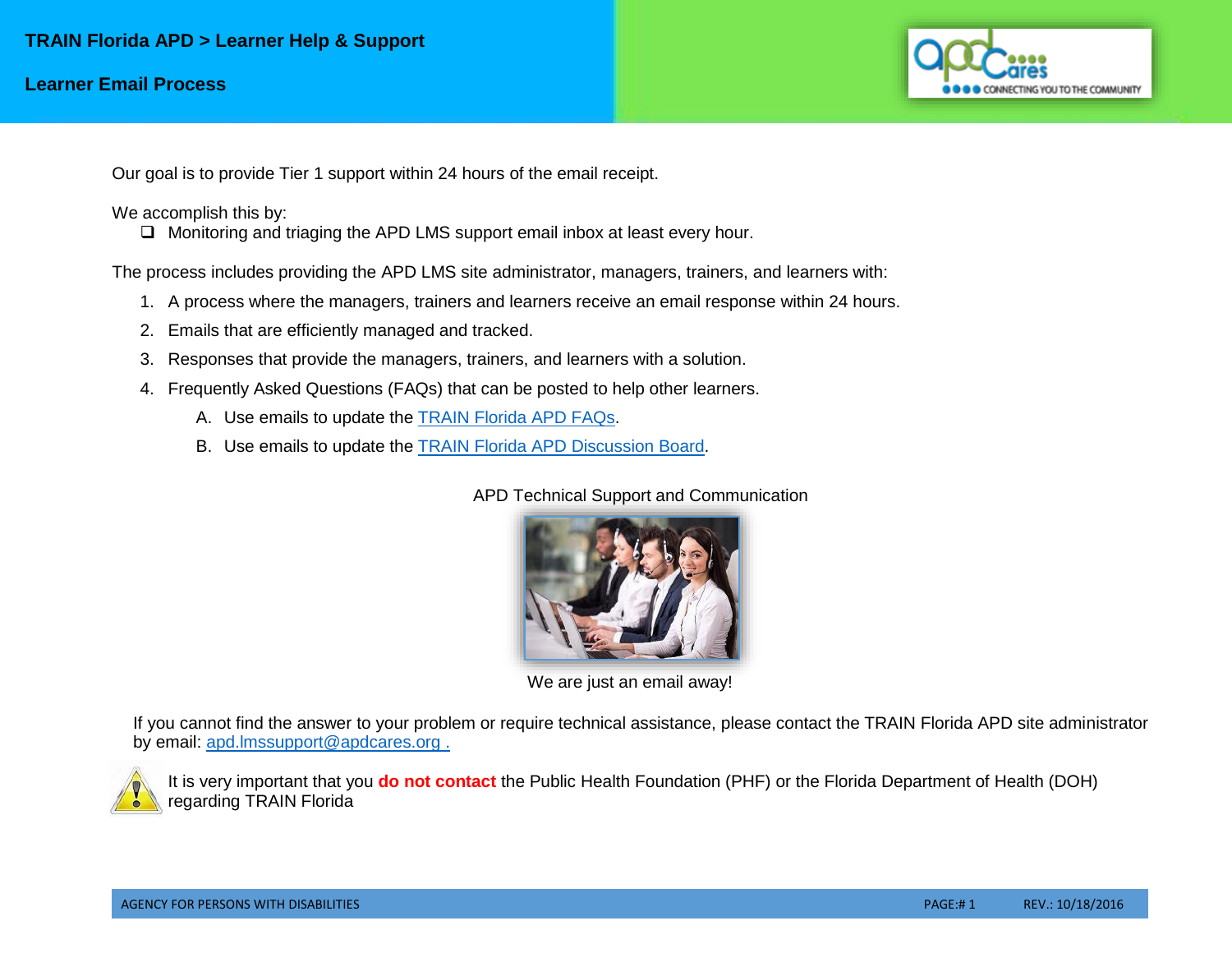## **Learner Email Process**



#### **TRAIN Florida APD LMS Email Support**

The APD LMS Support team has **established lines of support communication for TRAIN Florida. All TRAIN Florida APD users are encouraged to review the [APD Support and Communication -](http://apdcares.org/providers/training/docs/apd-lms-support-comm-quickguide.pdf) Quick guide**.

If you have a question or require assistance, send an email to **[apd.lmssupport@apdcares.org,](mailto:apd.lmssupport@apdcares.org)** or post a **[Discussion Board Thread](http://apdcares.org/providers/training/docs/apd-discussion-board.pdf)** on the TRAIN Florida APD Discussion Board. **Please allow a minimum of five business days to complete your request.**

#### **TRAIN Florida APD LMS Email Request Guidelines**

Please *do not contact* the Public Health Foundation (PHF) or the Florida Department of Health regarding TRAIN Florida website questions.

- An auto-reply is sent to each submitted email request.
- The APD LMS Support team will process emails in the order they are received. **Please allow a minimum of five business days to complete your request.**
- Please do not submit more than one email per request, or question. Your email will be addressed in the order it was received.
- **Email Request Format:** 
	- o **Email request must have a Subject**
	- o **Email body must have your name, agency contact information, and text regarding your inquiry, comment or question**
- **If you are an APD Provider or staff, please include your Provider ID number in the body of the email**
- **Please follow the processes below for requesting a TRAIN Florida learner account:** Use the category list to see how learner accounts are created.
	- o [APD Employees](http://apdcares.org/providers/training/docs/apd-emp-register-train.pdf)
	- o [APD Independent Contractors](http://apdcares.org/providers/training/docs/apd-independent-contractor-register-train.pdf)
	- o [Providers](http://apdcares.org/providers/training/docs/apd-provider-register-train.pdf)
	- o Non-Agency [Trainers](http://apdcares.org/providers/training/docs/apd-trainer-register-train.pdf)
	- o [Providers Pending APD Approval](http://apdcares.org/providers/training/docs/apd-pend-provider-register-train.pdf)

Thank you for your patience.